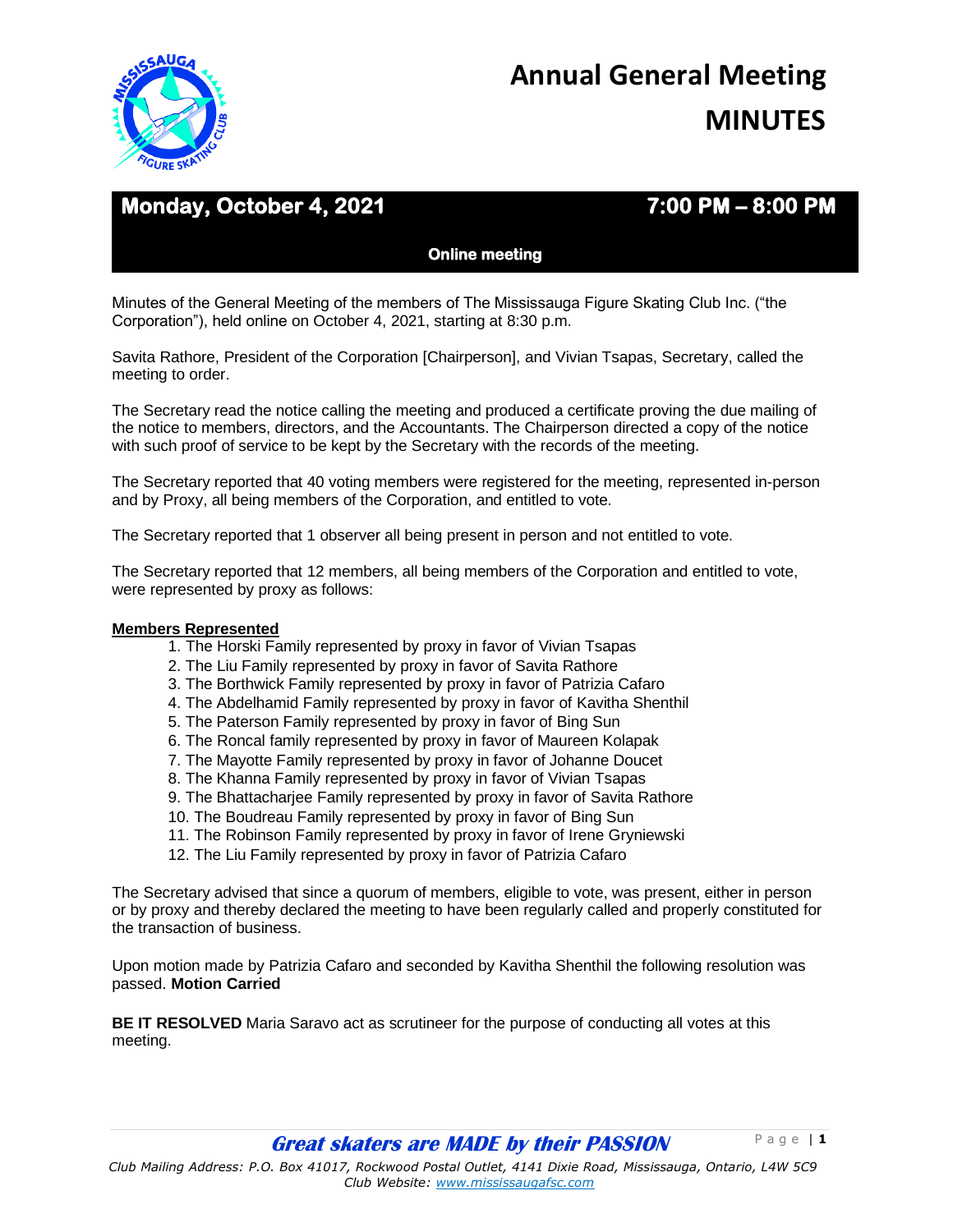

## **Approval of the Minutes of the Special Meeting of Members and General Meeting held on Oct 21, 2020**

Upon motion made by Vivian Tsapas and seconded by James Murphy the following resolution was passed. **Motion Carried.** 

**BE IT RESOLVED** that the minutes of the Special Meeting of Members and General Meeting of the members of the Corporation held on October 21, 2020, as now submitted to the meeting, be hereby approved.

Approval for observers to be allowed to address the meeting.

Upon motion made by Johanne Doucet and seconded by Patrizia Cafaro the following resolution was passed. **Motion Carried.** 

**BE IT RESOLVED** that observers be allowed to address the meeting.

## **Adoption of Reports**

MFSC Revenue Report and Audited Reports were presented to the members by Bing Sun, Treasurer via a PowerPoint presentation.

Ice Precise Report presented to the members by Cia Karahalios via a PowerPoint presentation. Members were given the opportunity to present questions.

At this time, members were given the opportunity to question Officers regarding the presentation of reports

Members were given the opportunity to present questions.

Motion made by Patrizia Cafaro and seconded by Bing Sun to pass the following resolution. **Motion Carried.** 

**BE IT RESOLVED** that the report of the Directors for 2020-2021 skating season, as set out above and presented by the President, be and the same are hereby accepted.

## **Confirmation of Acts**

Following discussion and motion duly made by Kavitha Shenthil, seconded by Bing Sun, the following resolution was passed. **Motion Carried.**

**BE IT RESOLVED** that all by-laws, contracts, resolutions, acts and proceedings of the Officers and Directors of the Corporation for the 2020-2021 year be and the same are hereby approved, ratified and confirmed.

#### **Presentation to members of the Board of Directors resigning their positions**

Vivian Tapas the Secretary made a presentation to the members of the Board of Directors who are stepping down from their positions and will not be returning to the Board next year:

- 1. Savita Rathore stepping down as President
- 2. Johanne Doucet stepping down as Past President
- 3. Desiree Ashton stepping down as Board Member

# **Great skaters are MADE by their PASSION**

P a g e | **2**

*Club Mailing Address: P.O. Box 41017, Rockwood Postal Outlet, 4141 Dixie Road, Mississauga, Ontario, L4W 5C9 Club Website: www.mississaugafsc.com*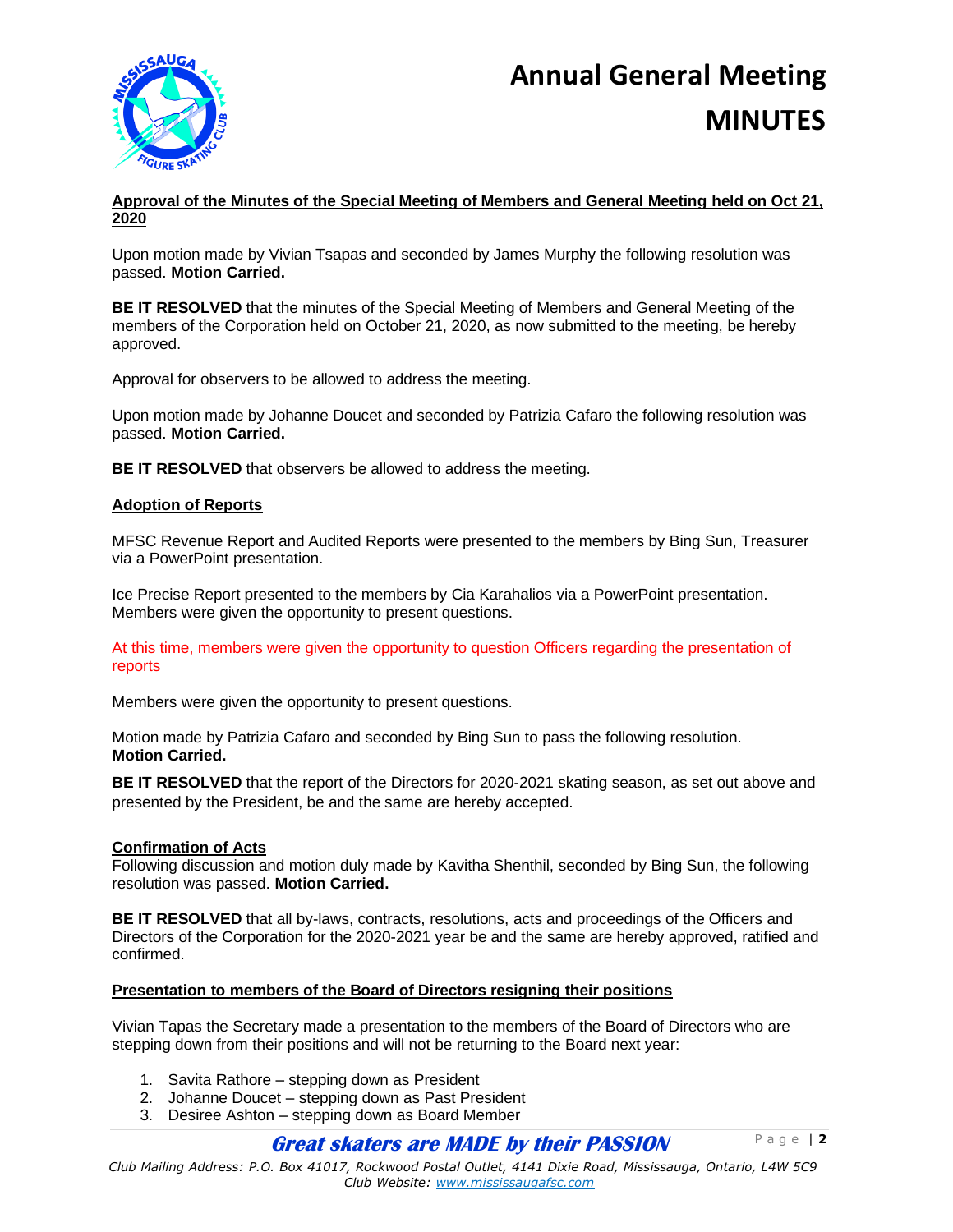

# **Designation of Honorary Members**

Johanne Doucet, the Past President, addressed the meeting requesting to appoint the following honorary members for the 2021-2022 skating season:

- 1. Sandra Leluk
- 2. Maureen Kolapak
- 3. Anne Reedie
- 4. Debbie Gow
- 5. Heather Morrison
- 6. Shelley Ellis
- 7. Sarah Ellis

Motion made by Irene Gryniewski, seconded by Felicia Gow, to pass the following resolution. **Motion Carried.** 

**FURTHER RESOLVED** that Sandra Leluk, Maureen Kolapak, Anne Reedie, Debbie Gow, Heather Morrison, Shelley Ellis and Sarah Ellisare accepted as the Honorary Members of the corporation for the 2021-2022 skating season.

## **Election of Directors**

Johanne Doucet, as a Past-President, advised the members at the meeting of the procedure to be followed in the elections of officers and directors. The election was to be carried out during the zoom meeting and a simple majority would be used to decide the issue. The members were instructed to use the chat box or raise their hand in the zoom call to vote for the individual for whom they were casting their vote.

Johanne Doucet addressed the meeting and introduced the slate of members who were nominated to stand for election and had consented to same.

- 1. Kavitha Shenthil
- 2. Vivian Tsapas
- 3. Patrizia Cafaro
- 4. Bing Sun

Nomination to elect Sandra Leluk as President. A motion was made by Savita Rathore, seconded by James Murphy to elect Sandra Leluk as President.

A motion was made by Patrizia Cafaro, seconded by Maureen Kolapak, to close the nominating proceedings. **Motion Carried.** 

**BE IT RESOLVED** that the nominations of the Directors and Officers of The Mississauga Figure Skating Club Inc. be closed.

The List of nominations for the Board of Directors as established in this meeting contains 5 nominations and does not exceed the maximum 17 directors. Therefore, we need a motion to accept all nominations as presented for the Board of Directors of the Mississauga Figure Skating Club for 2020- 2021.

**Great skaters are MADE by their PASSION**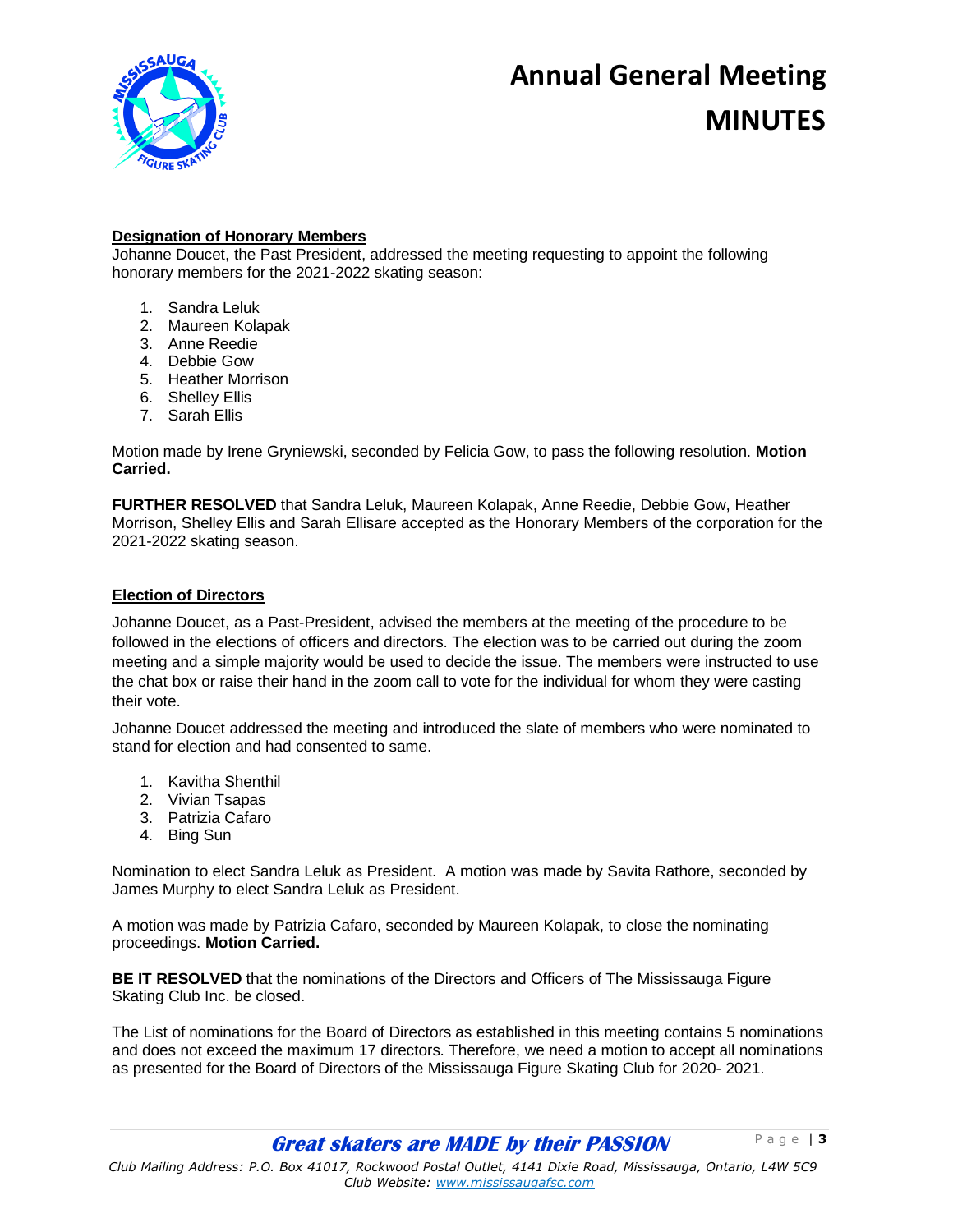# **Annual General Meeting**



# **MINUTES**

A motion was made by Kavitha Shenthil, seconded by Felicia Gow, to accept all nominations for the Board of Directors as presented.

**BE IT RESOLVED** that all nominations as presented for the Board of Directors have been accepted and the following Directors are hereby acclaimed or elected until the next General Meeting of the members of the Corporation, at which elections are held:

- 1. Kavitha Shenthil
- 2. Vivian Tsapas
- 3. Patrizia Cafaro
- 4. Bing Sun
- 5. Sandra Leluk

### **Ex-Officios**

Motion made by Patrizia Cafaro and seconded by Bing Sun to pass the following resolution. **Motion Carried.** 

**BE IT RESOLVED** that Leanne Pilon be hereby approved by the membership to hold the office of Coaching Representative and Savita Rathore will hold the office of Past President, for the 2021- 22 year or until the next meeting of the membership at which their successor is appointed or elected.

### **Appointment of Officers**

Motion duly made by Savita Rathor, seconded by Kavitha Shenthil, nominating Sandra Leluk as President. Nomination was accepted by Sandra Leluk. There being no other nominations for President, Sandra Leluk was declared President of the Corporation.

No nominations for Vice-President. There being no nominations for Vice-President, this position will remain vacant.

Motion duly made by Savita Rathore, seconded by Patrizia Cafaro, nominating Bing Sun as Treasurer. Nomination was accepted by Bing Sun. There being no other nominations for Treasurer, Bing Sun was declared Treasurer of the Corporation.

Motion duly made by Patrizia Cafaro, seconded by Bing Sun, nominating Vivian Tsapas as Secretary. Nomination was accepted by Vivian Tsapas. There being no other nominations for Secretary, Vivian Tsapas was declared Secretary of the Corporation.

The following resolution was passed.

**BE IT RESOLVED** That the following officers are hereby appointed and / or elected to hold that office set opposite their name until the next Annual General Meeting of the membership of the Corporation:

- 1. President Sandra Leluk
- 2. Vice-President Vacant
- 3. Treasurer Bing Sun
- 4. Secretary Vivian Tsapas

A motion was made by Irene Gryniewski, seconded by James Murphy, to pass the following resolution. **Motion Carried.** 

**BE IT RESOLVED** that the Directors of the Corporation are hereby directed to execute a Consent to Act form approved by the Corporation.

**Great skaters are MADE by their PASSION** 

P a g e | **4**